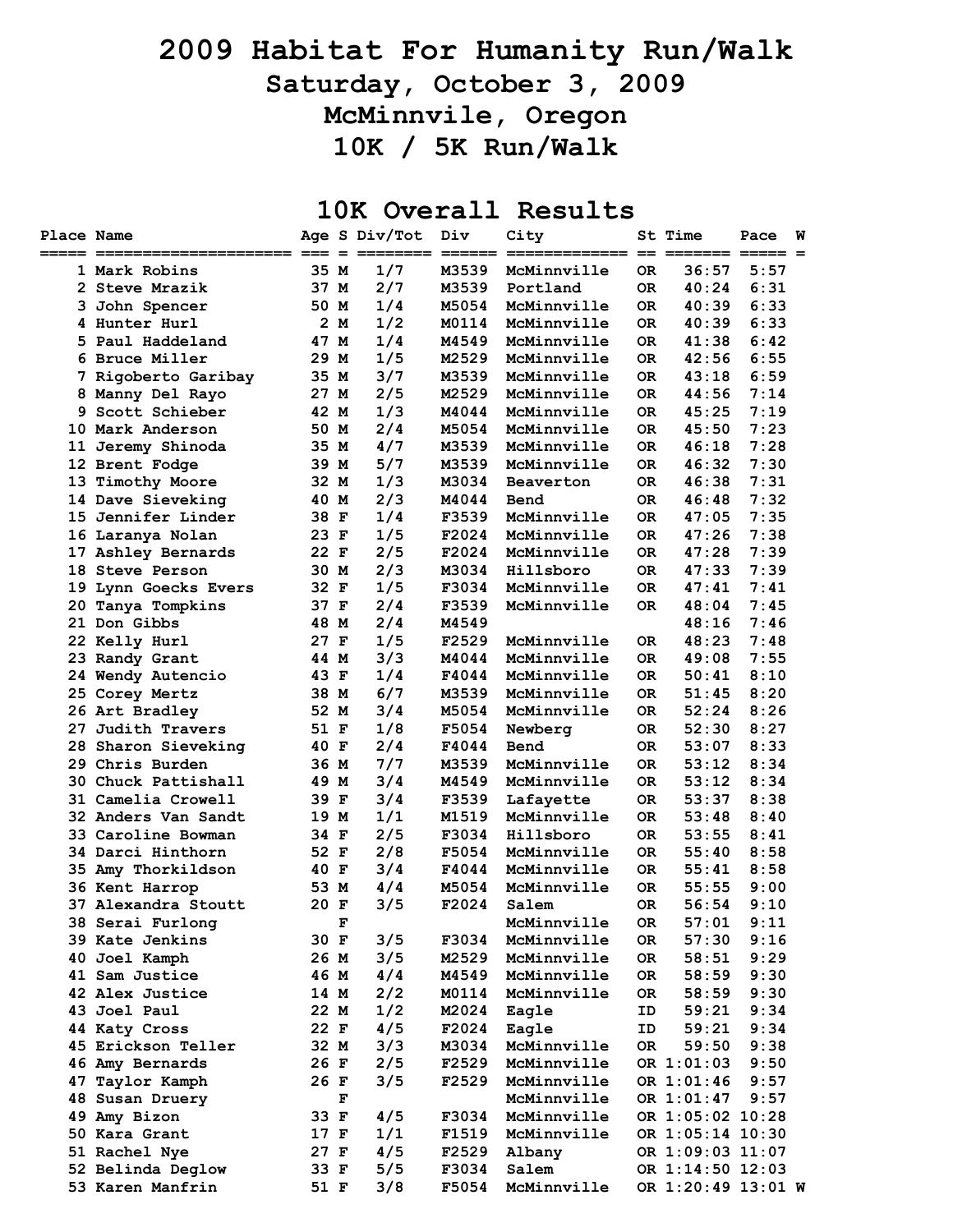| 54 Kori Burton             | 36 F | 4/4 | F3539 | McMinnville | OR 1:20:49 13:01 W |
|----------------------------|------|-----|-------|-------------|--------------------|
| 55 Mark Hyder              | 56 M | 1/2 | M5559 | McMinnville | OR 1:31:33 14:44 W |
| 56 Sandy Hyder             | 59 F | 1/4 | F5559 | McMinnville | OR 1:31:34 14:45 W |
| 57 Bill Moore              | 56 M | 2/2 | M5559 | McMinnville | OR 1:33:05 14:59 W |
| 58 Jane Moore              | 56 F | 2/4 | F5559 | McMinnville | OR 1:33:06 14:59 W |
| 59 Anita Bellwood          | 51 F | 4/8 | F5054 | McMinnville | OR 1:36:11 15:29 W |
| 60 Donna Baune             | 51 F | 5/8 | F5054 | McMinnville | OR 1:36:11 15:29 W |
| 61 Rhonda Franey           | 50 F | 6/8 | F5054 | McMinnville | OR 1:38:19 15:50 W |
| 62 Betty Budzik            | 60 F | 1/1 | F6064 | Amity       | OR 1:38:20 15:50 W |
| 63 Gloria Ferguson         | 50 F | 7/8 | F5054 | Carlton     | OR 1:39:36 16:02 W |
| 64 Joannie Vanvlack        | 51 F | 8/8 | F5054 | Amity       | OR 1:44:23 16:48 W |
| 65 Cheryl Shockey          | 47 F | 1/1 | F4549 | Amity       | OR 1:44:24 16:48 W |
| 66 Marilyn Van Dyk         | 73 F | 1/1 | F7074 | McMinnville | OR 1:45:47 17:02 W |
| Dolores Johnson<br>67      | 44 F | 4/4 | F4044 | McMinnville | OR 1:49:38 17:39 W |
| 68 Diane Bartsch           | 58 F | 3/4 | F5559 | McMinnville | OR 1:49:40 17:39 W |
| 69 Nicolas Wilkes          | 22 M | 2/2 | M2024 | McMinnville | OR 1:53:08 18:13 W |
| 70 Monica Schalock         | 57 F | 4/4 | F5559 | McMinnville | OR 1:54:20 18:24 W |
| Salvador Verduzco Jr<br>71 | 25 M | 4/5 | M2529 |             | $1:56:17$ 18:43 W  |
| 72 Kimberly Moore          | 20 F | 5/5 | F2024 | McMinnville | OR 1:56:19 18:44 W |
| <b>Jane Kutilek</b><br>73. | 25 F | 5/5 | F2529 | McMinnville | OR 1:56:23 18:44 W |
| 74 Hailey Small            | 9 F  | 1/2 | F0114 | McMinnville | OR 1:56:33 18:46 W |
| 75 Nika Balwit             | 12 F | 2/2 | F0114 | McMinnville | OR 1:56:35 18:46 W |
| <b>76 Andrew Smith</b>     | 27 M | 5/5 | M2529 | Wilsonville | OR 2:03:38 19:54 W |

## **10K Awards List**

|                                       | FEMALE OVERALL RESULTS   |                 |                       |                   |                |           |                  |            |
|---------------------------------------|--------------------------|-----------------|-----------------------|-------------------|----------------|-----------|------------------|------------|
| 1 Jennifer Linder                     |                          |                 | <b>38 McMinnville</b> | OR DR             | $47:05$ 7:35   |           |                  |            |
| 2 Laranya Nolan                       |                          |                 | 23 McMinnville        | OR.               | $47:26$ $7:38$ |           |                  |            |
| 3 Ashley Bernards                     |                          |                 | 22 McMinnville        | OR.               | $47:28$ 7:39   |           |                  |            |
|                                       |                          |                 | MALE OVERALL RESULTS  |                   |                |           |                  |            |
| 1 Mark Robins                         |                          |                 | 35 McMinnville        | 0R.               | $36:57$ $5:57$ |           |                  |            |
| 2 Steve Mrazik                        |                          | 37 Portland     |                       | <b>OR</b>         | $40:24$ $6:31$ |           |                  |            |
| 3 John Spencer                        |                          |                 | 50 McMinnville OR     |                   | 40:39          | 6:33      |                  |            |
|                                       | <b>MALE AGE GROUP:</b>   |                 |                       | $1 - 14$          |                |           |                  |            |
| 253 Hunter Hurl<br>1                  |                          | 10              |                       | 2 McMinnville     |                | OR DO     | $40:39$ $6:33$   |            |
| $\mathcal{P}$<br>214 Alex Justice     |                          | 10              |                       | 14 McMinnville    |                | <b>OR</b> | 58:59            | 9:30       |
|                                       | FEMALE AGE GROUP:        |                 |                       | $1 - 14$          |                |           |                  |            |
| 188 Hailey Small<br>1                 |                          | 10 <sup>°</sup> |                       | 9 McMinnville     |                |           | OR 1:56:33 18:46 |            |
| $\overline{2}$<br>273 Nika Balwit     |                          | 10              |                       | 12 McMinnville    |                |           | OR 1:56:35 18:46 |            |
|                                       | MALE AGE GROUP:          |                 |                       | $15 - 19$         |                |           |                  |            |
| 148 Anders Van Sandt<br>1             |                          | 10              |                       | 19 McMinnville    |                | <b>OR</b> | 53:48            | 8:40       |
|                                       | <b>FEMALE AGE GROUP:</b> |                 |                       | $15 - 19$         |                |           |                  |            |
| 1<br>218 Kara Grant                   |                          | 10              |                       | 17 McMinnville    |                |           | OR 1:05:14 10:30 |            |
|                                       | MALE AGE GROUP:          |                 |                       | $20 - 24$         |                |           |                  |            |
| 87 Joel Paul<br>1                     |                          | 10              | 22 Eagle              |                   |                | ID D      | 59:21            | 9:34       |
| $\overline{2}$<br>209 Nicolas Wilkes  |                          | 10              |                       | 22 McMinnville    |                |           | OR 1:53:08 18:13 |            |
|                                       | FEMALE AGE GROUP:        |                 |                       | $20 - 24$         |                |           |                  |            |
| 238 Laranya Nolan<br>1                |                          |                 |                       | 10 23 McMinnville |                | OR        | $47:26$ $7:38$   |            |
| $\overline{2}$<br>180 Ashley Bernards |                          |                 |                       | 10 22 McMinnville |                | OR        | 47:28            | 7:39       |
| 3<br>176 Alexandra Stoutt             |                          |                 | 10 20 Salem           |                   |                | OR.       | 56:54            | 9:10       |
|                                       | MALE AGE GROUP:          |                 |                       | $25 - 29$         |                |           |                  |            |
| 237 Bruce Miller<br>1                 |                          |                 |                       | 10 29 McMinnville |                | OR        |                  | 42:56 6:55 |
| $\overline{2}$<br>149 Manny Del Rayo  |                          |                 |                       | 10 27 McMinnville |                | <b>OR</b> | 44:56            | 7:14       |
| 3<br>271 Joel Kamph                   |                          | 10 <sup>°</sup> |                       | 26 McMinnville    |                | OR.       | 58:51            | 9:29       |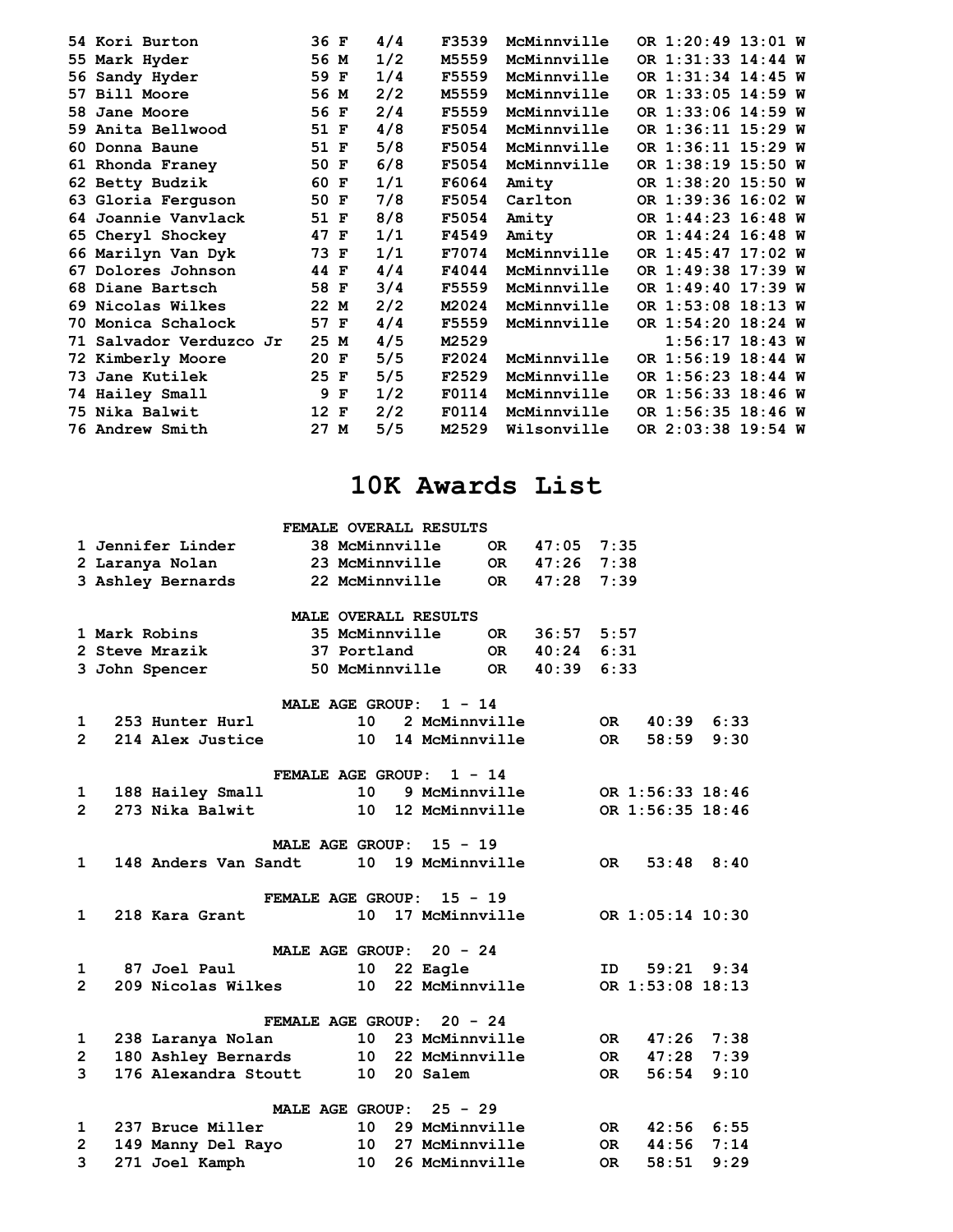|                         | FEMALE AGE GROUP:                       |                 |    | $25 - 29$                                |           |                  |            |
|-------------------------|-----------------------------------------|-----------------|----|------------------------------------------|-----------|------------------|------------|
| 1                       | 254 Kelly Hurl                          | 10              |    | 27 McMinnville                           | OR .      | 48:23            | 7:48       |
| $\overline{2}$          | 5 Amy Bernards                          |                 |    | 10 26 McMinnville                        |           | OR 1:01:03       | 9:50       |
| 3                       | 272 Taylor Kamph                        | 10              |    | 26 McMinnville                           |           | OR 1:01:46       | 9:57       |
|                         |                                         |                 |    |                                          |           |                  |            |
|                         | MALE AGE GROUP:                         |                 |    | $30 - 34$                                |           |                  |            |
| 1                       | 197 Timothy Moore                       | 10              |    | 32 Beaverton                             | OR        | 46:38            | 7:31       |
| $\mathbf{2}$            | 234 Steve Person                        | 10              |    | 30 Hillsboro                             | OR        | 47:33            | 7:39       |
| 3                       | 235 Erickson Teller                     | 10              |    | 32 McMinnville                           | OR.       | 59:50            | 9:38       |
|                         | FEMALE AGE GROUP:                       |                 |    | $30 - 34$                                |           |                  |            |
| 1                       | 196 Lynn Goecks Evers                   | 10              |    | 32 McMinnville                           | OR        | 47:41            | 7:41       |
| $\overline{2}$          | 8 Caroline Bowman                       | 10              |    | 34 Hillsboro                             | OR.       | 53:55            | 8:41       |
| 3                       | 61 Kate Jenkins                         | 10              |    | 30 McMinnville                           | OR.       | 57:30            | 9:16       |
|                         | MALE AGE GROUP:                         |                 |    | $35 - 39$                                |           |                  |            |
| 1                       | 222 Mark Robins                         | 10              |    | 35 McMinnville                           | OR        | 36:57            | 5:57       |
| $\overline{2}$          | 142 Steve Mrazik                        | 10              |    | 37 Portland                              | OR.       | 40:24            | 6:31       |
| 3                       | 251 Rigoberto Garibay                   |                 |    | 10 35 McMinnville                        | OR.       | 43:18            | 6:59       |
|                         |                                         |                 |    |                                          |           |                  |            |
| 1                       | FEMALE AGE GROUP:<br>73 Jennifer Linder | 10              |    | $35 - 39$<br>38 McMinnville              | OR.       | 47:05            | 7:35       |
| $\overline{\mathbf{c}}$ | 112 Tanya Tompkins                      |                 |    | 10 37 McMinnville                        | <b>OR</b> | 48:04            | 7:45       |
| 3                       | 24 Camelia Crowell                      | 10              |    | 39 Lafayette                             | OR.       | 53:37            | 8:38       |
|                         |                                         |                 |    |                                          |           |                  |            |
|                         | MALE AGE GROUP:                         |                 |    | $40 - 44$                                |           |                  |            |
| 1                       | 97 Scott Schieber                       |                 |    | 10 42 McMinnville                        | OR .      | 45:25            | 7:19       |
| $\mathbf{2}$            | 175 Dave Sieveking                      | 10              |    | 40 Bend                                  | OR.       | 46:48            | 7:32       |
| 3                       | 44 Randy Grant                          | 10 <sub>1</sub> |    | 44 McMinnville                           | OR.       | 49:08            | 7:55       |
|                         | FEMALE AGE GROUP:                       |                 |    | $40 - 44$                                |           |                  |            |
| 1                       | 2 Wendy Autencio                        | 10 <sub>1</sub> |    | 43 McMinnville                           | OR.       | 50:41            | 8:10       |
| $\overline{2}$          | 174 Sharon Sieveking                    | 10              |    | 40 Bend                                  | OR.       | 53:07            | 8:33       |
| 3                       | 111 Amy Thorkildson                     | 10              |    | 40 McMinnville                           | OR.       | 55:41            | 8:58       |
|                         | MALE AGE GROUP:                         |                 |    | $45 - 49$                                |           |                  |            |
| 1                       | 250 Paul Haddeland                      | 10              |    | 47 McMinnville                           | <b>OR</b> | 41:38            | 6:42       |
| $\overline{\mathbf{c}}$ | 199 Don Gibbs                           | 10              | 48 |                                          |           | 48:16            | 7:46       |
| 3                       | 166 Chuck Pattishall                    | 10              |    | 49 McMinnville                           | 0R        | 53:12            | 8:34       |
|                         |                                         |                 |    |                                          |           |                  |            |
| $\mathbf{1}$            | 145 Cheryl Shockey                      |                 |    | FEMALE AGE GROUP: 45 - 49<br>10 47 Amity |           | OR 1:44:24 16:48 |            |
|                         |                                         |                 |    |                                          |           |                  |            |
|                         |                                         |                 |    | MALE AGE GROUP: 50 - 54                  |           |                  |            |
| 1                       | 106 John Spencer 10 50 McMinnville      |                 |    |                                          |           | OR  40:39  6:33  |            |
| $\mathbf{2}$            | 143 Mark Anderson                       |                 |    | 10 50 McMinnville                        |           | OR 45:50 7:23    |            |
| 3                       | 169 Art Bradley                         |                 |    | 10 52 McMinnville                        | <b>OR</b> | 52:24            | 8:26       |
|                         | <b>FEMALE AGE GROUP:</b>                |                 |    | $50 - 54$                                |           |                  |            |
| 1                       | 114 Judith Travers                      |                 |    | 10 51 Newberg                            |           | OR 52:30 8:27    |            |
| $\overline{2}$          | 56 Darci Hinthorn                       |                 |    | 10 52 McMinnville                        | <b>OR</b> |                  | 55:40 8:58 |
| 3                       | 75 Karen Manfrin                        |                 |    | 10 51 McMinnville                        |           | OR 1:20:49 13:01 |            |
|                         | <b>MALE AGE GROUP:</b>                  |                 |    | $55 - 59$                                |           |                  |            |
| 1                       | 59 Mark Hyder                           |                 |    | 10 56 McMinnville                        |           | OR 1:31:33 14:44 |            |
| $\overline{2}$          | 82 Bill Moore                           |                 |    | 10 56 McMinnville                        |           | OR 1:33:05 14:59 |            |
|                         |                                         |                 |    |                                          |           |                  |            |
|                         |                                         |                 |    | FEMALE AGE GROUP: 55 - 59                |           |                  |            |
| 1                       | 60 Sandy Hyder                          |                 |    | 10 59 McMinnville                        |           | OR 1:31:34 14:45 |            |
| $\mathbf{2}$            | 83 Jane Moore                           |                 |    | <b>10 56 McMinnville</b>                 |           | OR 1:33:06 14:59 |            |
| 3                       | 181 Diane Bartsch                       |                 |    | 10 58 McMinnville                        |           | OR 1:49:40 17:39 |            |
|                         |                                         |                 |    | FEMALE AGE GROUP: 60 - 64                |           |                  |            |
| 1                       | 13 Betty Budzik                         |                 |    | 10 60 Amity                              |           | OR 1:38:20 15:50 |            |
|                         | <b>FEMALE AGE GROUP:</b>                |                 |    | $70 - 74$                                |           |                  |            |
|                         |                                         |                 |    |                                          |           |                  |            |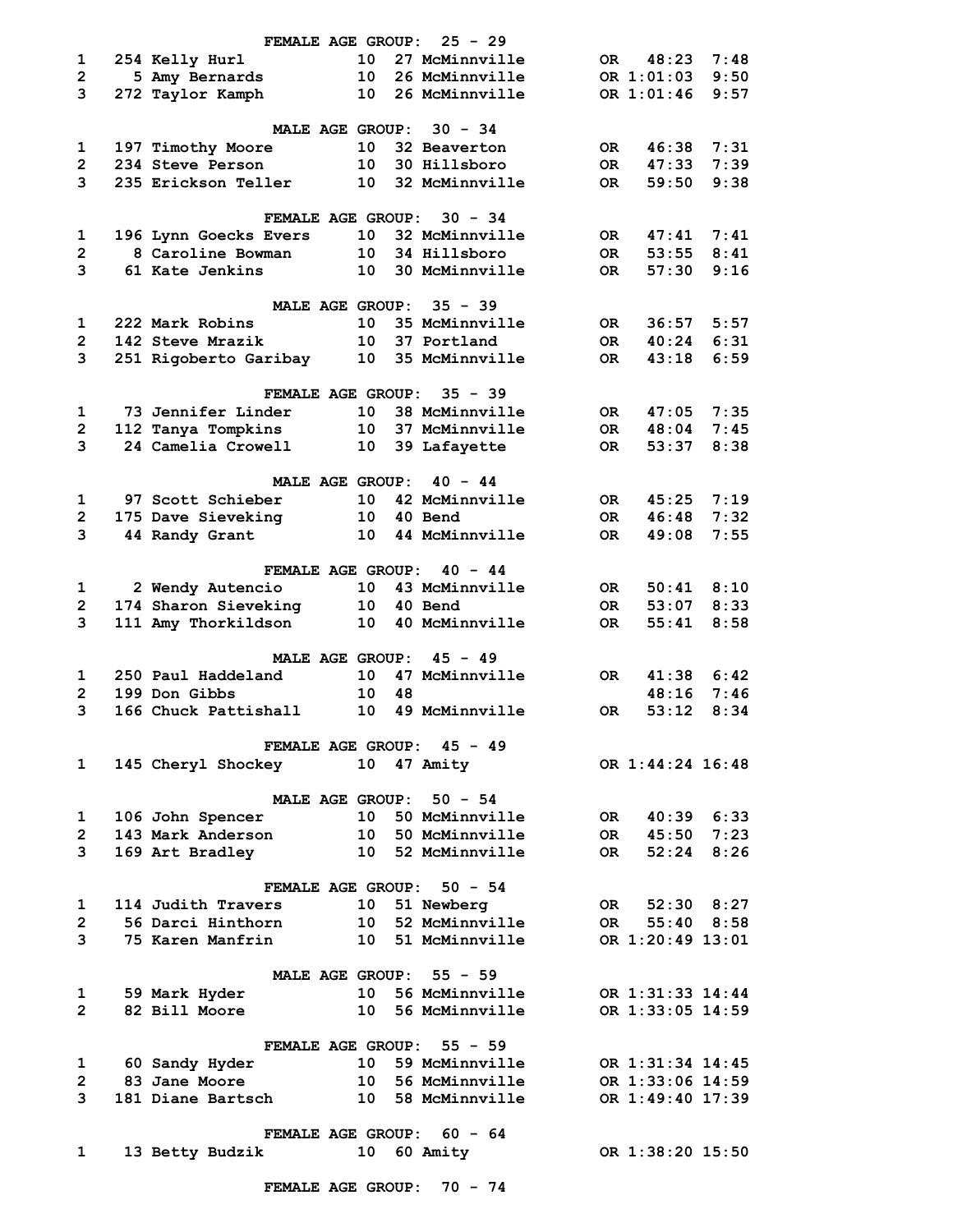## **5K Overall Results**

| Place Name |                          |      | Age S Div/Tot | Div          | City            |           | St Time | Pace            | W |
|------------|--------------------------|------|---------------|--------------|-----------------|-----------|---------|-----------------|---|
|            | 1 Steve Kollars          | 50 M | 1/4           | M5054        | Salem           | 0R        | 18:57   | 6:06            |   |
|            | 2 Moon Mullius           | 48 M | 1/5           | M4549        | Portland        | 0R        | 20:00   | 6:27            |   |
|            | 3 Michael Broughton      | 18 M | 1/3           | M1519        | McMinnville     | OR.       | 20:19   | 6:33            |   |
|            | 4 Damon Heer             | 42 M | 1/6           | M4044        | Aloha           | OR.       | 20:47   | 6:42            |   |
| 5          | Joshua Witney            | 35 M | 1/5           | M3539        | Albany          | 0R        | 20:48   | 6:42            |   |
| 6.         | Theresa Kollars          | 49 F | 1/8           | F4549        | Salem           | 0R        | 21:29   | 6:55            |   |
|            | 7 Ryan Fricke            | 23 M | 1/2           | M2024        | McMinnville     | OR.       | 21:36   | 6:58            |   |
|            | 8 Nathan Muti            | 29 M | 1/4           | M2529        | McMinnville     | 0R        | 22:54   | 7:23            |   |
|            | 9 David Faxon            | 40 M | 2/6           | M4044        | McMinnville     | OR.       | 23:51   | 7:41            |   |
| 10         | John Syring              | 34 M | 1/2           | M3034        | McMinnville     | OR.       | 23:57   | 7:43            |   |
| 11         | Cory Eklund              | 26 M | 2/4           | M2529        | McMinnville     | OR.       | 24:12   | 7:48            |   |
|            | 12 Cully Desmond         | 39 M | 2/5           | M3539        | McMinnville     | 0R        | 24:19   | 7:50            |   |
|            | 13 Bradford Knights      | 39 M | 3/5           | M3539        | Peoria          | AZ        | 24:37   | 7:56            |   |
|            | 14 S Goss                | 47 M | 2/5           | M4549        | Corvallis       | OR.       | 24:48   | 7:59            |   |
|            | 15 Michael Crabtree      | 32 M | 2/2           | M3034        | McMinnville     | <b>OR</b> | 25:36   | 8:15            |   |
|            | 16 Sophie Corr           | 19 F | 1/5           | F1519        | McMinnville     | OR.       | 26:33   | 8:33            |   |
|            | 17 Laura Sibley          | 22 F | 1/4           | F2024        | McMinnville     | OR.       | 27:16   | 8:47            |   |
|            | 18 Nicholas Cleveland-St | 10 M | 1/3           | M0114        | McMinnville     | OR.       | 27:22   | 8:49            |   |
|            | 19 Becky Fendall         | 17 F | 2/5           | F1519        | Grand Ronde     | 0R        | 28:36   | 9:13            |   |
|            | 20 Bill Johns            | 52 M | 2/4           | M5054        | Salem           | OR.       | 28:36   | 9:13            |   |
|            | 21 Petty Stuckey         | 50 M | 3/4           | M5054        | Tigard          | 0R        | 28:47   | 9:16            |   |
|            | 22 Ryan Pettit           | 23 M | 2/2           | M2024        | Tillamook       | 0R        | 29:15   | 9:25            |   |
|            | 23 Julia Sargent         | 38 F | 1/6           | F3539        | McMinnville     | 0R        | 29:30   | 9:30            |   |
|            | 24 Jeff Sargent          | 47 M | 3/5           | M4549        | McMinnville     | <b>OR</b> | 29:31   | 9:30            |   |
|            | 25 Ashley Kniola         | 13 F | 1/6           | F0114        | McMinnville     | 0R        | 29:42   | 9:34            |   |
|            | 26 Rod Trammel           | 40 M | 3/6           | M4044        | Willamina       | OR.       |         | 31:22 10:06     |   |
| 27         | Gk Griffith              | 60 F | 1/8           | F6064        | McMinnville     | OR.       |         | $31:36$ $10:11$ |   |
| 28         | Jeff Norman              | 60 M | 1/3           | <b>M6064</b> | <b>Bellevue</b> | WA        |         | $31:49$ $10:15$ |   |
|            | 29 Dan Stuckey           | 58 M | 1/5           | M5559        | Tigard          | OR.       |         | $32:07$ $10:21$ |   |
|            | <b>30 Susie Grant</b>    | 45 F | 2/8           | F4549        | McMinnville     | OR.       |         | 32:25 10:26     |   |
|            | 31 Cristy Witney         | 34 F | 1/11          | F3034        | Albany          | 0R        |         | $32:35$ $10:30$ |   |
|            | <b>32 Daniel Dahlke</b>  | 49 M | 4/5           | M4549        | Estacada        | OR.       |         | 32:59 10:37     |   |
|            | 33 Laura Gifford         | 30 F | 2/11          | F3034        | Newberg         | OR.       |         | $33:09$ 10:40   |   |
|            | 34 Amy Buehler           | 31 F | 3/11          | F3034        | Portland        | OR.       |         | $33:09$ 10:40   |   |
|            | 35 Katie Arnold          | 25 F | 1/9           | F2529        | Newberg         | OR        |         | $33:14$ $10:42$ |   |
|            | 36 Nancy Hart            | 50 F | 1/6           | F5054        | McMinnville     | OR.       |         | $33:14$ $10:42$ |   |
|            | <b>37 Heather Bickel</b> | 28 F | 2/9           | F2529        | McMinnville     | <b>OR</b> |         | $33:15$ $10:42$ |   |
|            | 38 Whitney Rich          | 11 F | 2/6           | F0114        | McMinnville     | <b>OR</b> |         | 35:19 11:23     |   |
|            | 39 Tara Rich             | 37 F | 2/6           | F3539        | McMinnville     | OR.       |         | $35:20$ 11:23   |   |
|            | 40 Ann Norman            | 54 F | 2/6           | F5054        |                 |           |         | $35:48$ 11:32   |   |
|            | 41 Dustin Keithley       | 14 F | 3/6           | F0114        | Carlton         | OR.       |         | $36:03$ 11:37   |   |
|            | 42 Brandy Keithley       | 32 F | 4/11          | F3034        | Carlton         | OR        |         | $36:10$ $11:39$ |   |
|            | 43 Lora Calligan         | 44 F | 1/11          | F4044        | McMinnville     | OR        |         | $36:15$ $11:40$ |   |
|            | 44 Hannah Siepmann       | 10 F | 4/6           | F0114        | McMinnville     | OR        |         | $37:10$ 11:58   |   |
|            | 45 David Siepmann        | 37 M | 4/5           | M3539        | McMinnville     | OR        |         | $37:11$ $11:58$ |   |
|            | 46 Holly Burch           | 46 F | 3/8           | F4549        | McMinnville     | 0R        |         | $41:06$ $13:14$ |   |
|            | 47 Steve Burch           | 56 M | 2/5           | M5559        | McMinnville     | OR        |         | 41:07 13:14     |   |
|            | 48 Brian Bixler          | 26 M | 3/4           | M2529        | McMinnville     | OR.       |         | 41:47 13:27 W   |   |
|            | 49 Kristine Danielson    | 24 F | 2/4           | F2024        | McMinnville     | OR        |         | 41:55 13:30 W   |   |
|            | 50 Sue Brandt            | 12 F | 5/6           | F0114        | Sheridan        | OR.       |         | 42:03 13:33     |   |
|            | 51 Yuk Igarishi          | 13 F | 6/6           | F0114        | Sheridan        | OR        |         | $42:04$ 13:33   |   |
|            | 52 Nancy Payne           | 64 F | 2/8           | F6064        |                 |           |         | 42:20 13:38     |   |
|            | 53 Lisa Shepard          | 23 F | 3/4           | F2024        | McMinnville     | OR.       |         | 43:27 13:59 W   |   |
|            | 54 Krista Shepard        | 23 F | 4/4           | F2024        | McMinnville     | OR        |         | 43:27 14:00 W   |   |
|            | 55 Dianne Haugeberg      | 34 F | 5/11          | F3034        | McMinnville     | OR        |         | 44:00 14:10 W   |   |
|            | 56 Karen Haugeberg       | 26 F | 3/9           | F2529        | McMinnville     | OR        |         | 44:00 14:10 W   |   |
|            | 57 Erin Stephense        | 30 F | 6/11          | F3034        | McMinnville     | OR.       |         | 44:00 14:10 W   |   |
|            | 58 Courtney Meuchel      | 37 F | 3/6           | F3539        | Salem           | OR        |         | 45:14 14:34 W   |   |
|            | 59 Susan Guillemin       | 49 F | 4/8           | F4549        | Salem           | OR        |         | 45:15 14:34 W   |   |
|            | 60 Katy Stiller          | 37 F | 4/6           | F3539        | McMinnville     | OR        |         | 45:39 14:42 W   |   |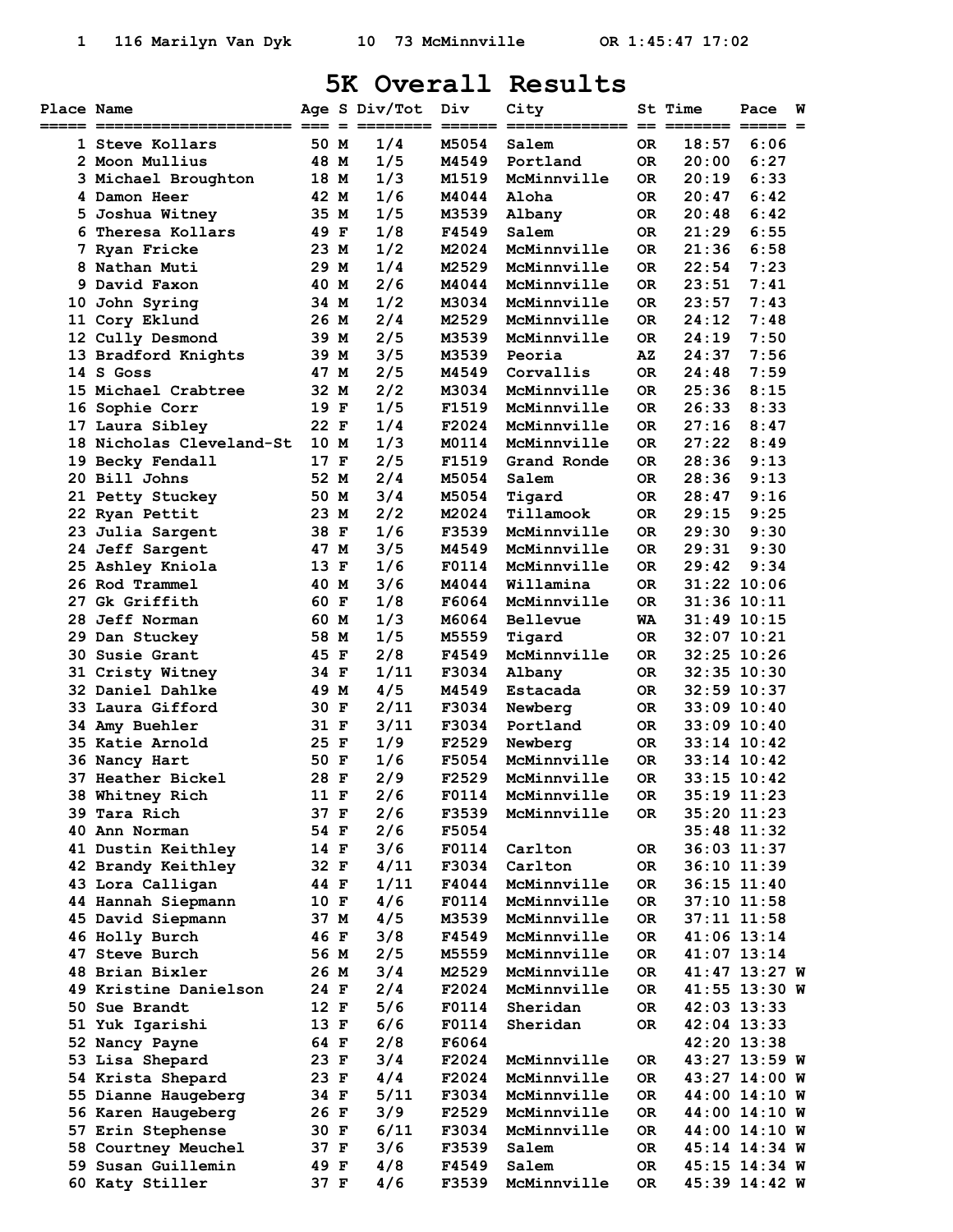| 61 Mike Stiller                             | 37 M         | 5/5          | M3539          | McMinnville                | 0R        |                                        | 45:39 14:42 W      |  |
|---------------------------------------------|--------------|--------------|----------------|----------------------------|-----------|----------------------------------------|--------------------|--|
| 62 Brooke Ehret                             | 26 F         | 4/9          | F2529          | McMinnville                | OR.       |                                        | 46:09 14:52        |  |
| 63 Krystal Rideout                          | 29 F         | 5/9          | F2529          | McMinnville                | OR.       |                                        | 46:09 14:52        |  |
| 64 Ouma Jones                               | 44 F         | 2/11         | F4044          | McMinnville                | OR.       |                                        | 47:24 15:16 W      |  |
| 65 Alena Jones                              | 15 F         | 3/5          | F1519          | McMinnville                | OR.       |                                        | 47:24 15:16 W      |  |
| 66 Colin Mize                               | 40 M         | 4/6          | M4044          | McMinnville                | OR.       |                                        | 49:25 15:55 W      |  |
| 67 Patricia Short                           | 42 F         | 3/11         | F4044          |                            |           |                                        | $51:11$ $16:29$ W  |  |
| 68 Renee Thames                             | 26 F         | 6/9          | F2529          | McMinnville                | OR.       |                                        | 51:43 16:39 W      |  |
| 69 David Feldman                            | 42 M         | 5/6          | M4044          | McMinnville                | OR.       |                                        | 51:54 16:43 W      |  |
| 70 Jack Martin                              | 47 M         | 5/5          | M4549          | Sheridan                   | OR.       |                                        | $52:14$ 16:49 W    |  |
| 71 Wendy Bird                               | 41 F         | 4/11         | F4044          | Sheridan                   | OR.       |                                        | $52:14$ 16:49 W    |  |
| 72 Karen Christiansen                       | 59 F         | 1/8          | <b>F5559</b>   | Sheridan                   | <b>OR</b> |                                        | $52:15$ 16:49 W    |  |
| 73 Lisa McKinney                            | 40 F         | 5/11         | F4044          | McMinnville                | OR.       |                                        | $52:17$ 16:50 W    |  |
| 74 Sabrina Remington                        | 17 F         | 4/5          | F1519          | McMinnville                | <b>OR</b> |                                        | $52:17$ 16:50 W    |  |
| 75 Becky Brewster                           | 60 F         | 3/8          | <b>F6064</b>   | McMinnville                | OR.       |                                        | 53:07 17:06 W      |  |
| 76 Kate Schieber                            | 42 F         | 6/11         | F4044          | McMinnville                | <b>OR</b> |                                        | 54:15 17:28 W      |  |
| 77 Carly Schieber                           | 42 F         | 7/11         |                | F4044 McMinnville          | <b>OR</b> |                                        | 54:16 17:28 W      |  |
| 78 Jeff Cross                               | 54 M         | 4/4          | M5054 Eagle    |                            | ID        |                                        | 54:48 17:39 W      |  |
|                                             | 53 F         | 3/6          | <b>F5054</b>   |                            |           |                                        | 54:49 17:39 W      |  |
| 79 Maralee Cross                            |              | 4/8          |                | Eagle<br>Portland          | ID        |                                        |                    |  |
| 80 Joani Pepper                             | 60 F         |              | <b>F6064</b>   |                            | OR.       |                                        | 56:06 18:04 W      |  |
| 81 Nancy Harvey                             | 63 F         | 5/8          | <b>F6064</b>   | McMinnville                | <b>OR</b> |                                        | 56:07 18:04 W      |  |
| 82 Linda Boyd                               | 56 F         | 2/8          | F5559          | Portland                   | OR.       |                                        | $56:07$ 18:04      |  |
| 83 Dwaina Worledge                          | 37 F         | 5/6          | F3539          | McMinnville                | <b>OR</b> |                                        | $57:01$ 18:22 W    |  |
| 84 Miranda Houser                           | 32 F         | 7/11         | F3034          | McMinnville                | <b>OR</b> |                                        | 57:08 18:24 W      |  |
| 85 Laura Syring                             | 34 F         | 8/11         | F3034          | McMinnville                | <b>OR</b> |                                        | $57:10$ $18:24$    |  |
| 86 Marie Burns                              | 45 F         | 5/8          | F4549          | McMinnville                | OR.       |                                        | $57:10$ $18:24$    |  |
| 87 Rose Peck                                | 27 F         | 7/9          | F2529          | Portland                   | OR.       |                                        | $57:11$ 18:25 W    |  |
| 88 Joe Peck                                 | 27 M         | 4/4          | M2529          | Eugene                     | OR.       |                                        | $57:15$ 18:26 W    |  |
| 89 Deborah Weiner                           | 55 F         | 3/8          | <b>F5559</b>   | McMinnville                | OR.       |                                        | 57:20 18:28 W      |  |
| 90 Tasha Gross                              | 25 F         | 8/9          | F2529          | McMinnville                | OR.       |                                        | $57:36$ 18:33      |  |
| 91 Kellie Berger                            | 40 F         | 8/11         | F4044          | McMinnville                | OR.       |                                        | 57:38 18:33 W      |  |
| 92 Nikki Orlaineta                          | 31 F         | 9/11         | F3034          | McMinnville                | <b>OR</b> |                                        | 57:39 18:34 W      |  |
| 93 Rachel Gragg                             | 31 F         | 10/11        | F3034          | Gold Hills                 | OR.       |                                        | 57:54 18:38 W      |  |
| 94 Peggi Lilly                              | 55 F         | 4/8          | <b>F5559</b>   | McMinnville                | <b>OR</b> |                                        | 58:52 18:57 W      |  |
| 95 Donna Hulett                             | 70 F         | 1/1          | F7074          | Sheridan                   | OR.       |                                        | 58:58 18:59 W      |  |
| 96 Annette Harlyk                           | 59 F         | 5/8          | <b>F5559</b>   | McMinnville                |           | OR 1:00:49 19:35 W                     |                    |  |
| 97 Peha Rasmussen                           | 50 F         | 4/6          |                | F5054 McMinnville          |           | OR 1:00:50 19:35 W                     |                    |  |
| 98 Terry Flynn                              | 67 M         | 1/2          | M6569          | McMinnville                |           | OR 1:00:56 19:37 W                     |                    |  |
| 99 Teresa Dejager                           | 45 F         | 6/8          | F4549          | McMinnville                |           | OR 1:01:17 19:44 W                     |                    |  |
| 100 Collette Keele                          | 45 F         | 7/8          | F4549          | McMinnville                |           | OR 1:01:17 19:44 W                     |                    |  |
| 101 Veronica Chase                          | 45 F         | 8/8          | F4549          | McMinnville                |           | OR 1:01:47 19:53                       |                    |  |
| 102 Lori Hottenroth                         | 55 F         | 6/8          | <b>F5559</b>   | Hillsboro                  |           | OR 1:01:51 19:55 W                     |                    |  |
| 103 Marie McMillion                         | 55 F         | 7/8          | <b>F5559</b>   | North Plains               |           | OR 1:01:53 19:55 W                     |                    |  |
| 104 Nancy Flynn                             | 67 F         | 1/2          | F6569          | McMinnville                |           | OR 1:01:54 19:56 W                     |                    |  |
| 105 William Wood                            | 65 M         | 2/2          | M6569          | McMinnville                |           | OR 1:02:00 19:58 W                     |                    |  |
| 106 Ethan Hampton                           | 8 M          | 2/3          | M0114          | McMinnville                |           | OR 1:02:01 19:58 W                     |                    |  |
| 107 Michael Hampton                         | 40 M         | 6/6          | M4044          | McMinnville                |           | OR 1:02:02 19:58 W                     |                    |  |
| 108 Don Sullivan                            | 60 M         | 2/3          | M6064          | McMinnville                |           | OR 1:02:21 20:04 W                     |                    |  |
| 109 Michal Alkoff                           | 58 M         | 3/5          | M5559          | McMinnville                |           | OR 1:02:22 20:05 W                     |                    |  |
| 110 Carol Chaffer                           | 61 F         | 6/8          | F6064          |                            |           | $1:02:27$ 20:06 W                      |                    |  |
| 111 Jackie Willey                           | 25 F         | 9/9          | F2529          |                            |           | $1:02:27$ 20:06 W                      |                    |  |
| 112 Karen Willis                            | 42 F         | 9/11         | F4044          | McMinnville                |           | OR 1:02:29 20:07 W                     |                    |  |
| 113 Lynda Shields                           | 39 F         | 6/6          | F3539          | McMinnville                |           | OR 1:02:29 20:07 W                     |                    |  |
| 114 Carol Wyatt                             | 60 F         | 7/8          | <b>F6064</b>   | McMinnville                |           | OR 1:02:32 20:08 W                     |                    |  |
| 115 Ken Wessels                             | 55 M         | 4/5          | M5559          | McMinnville                |           | OR 1:02:34 20:09 W                     |                    |  |
| 116 Cheryl Blevins                          | 42 F         | 10/11        | F4044          |                            |           | $1:02:39$ 20:10 W                      |                    |  |
|                                             |              |              |                |                            |           |                                        |                    |  |
| 117 Dave Anderson                           | 62 M         | 3/3          | <b>M6064</b>   | McMinnville                |           | OR 1:02:45 20:12 w                     |                    |  |
| 118 Laura Anderson                          | 52 F         | 5/6          | <b>F5054</b>   | McMinnville                |           | OR 1:02:45 20:12 w                     |                    |  |
| 119 Chris Johnson                           | 60 F         | 8/8          | F6064          | McMinnville                |           | OR 1:02:46 20:12 W                     |                    |  |
| 120 Robbi Packard                           | 67 F         | 2/2          | F6569          | McMinnville                |           | OR 1:02:46 20:13 W                     |                    |  |
| 121 Sally Gerstweit                         | 81 F         | 1/1          | F8099          | McMinnville                |           | OR 1:04:35 20:48 W                     |                    |  |
| 122 Kathleen Berndards                      | 54 F         | 6/6          | <b>F5054</b>   | McMinnville                |           | OR 1:04:35 20:48 W                     |                    |  |
| 123 Ashleigh Keithley                       | 15 F         | 5/5          | <b>F1519</b>   | Carlton                    |           | OR 1:05:49 21:12                       |                    |  |
|                                             |              |              |                |                            |           |                                        |                    |  |
| 124 Shelley Varner                          | 32 F         | 11/11        | F3034          | McMinnville                |           |                                        | OR 1:45:49 34:04 W |  |
| 125 Susan Stubberfield<br>126 Jessie Carter | 42 F<br>15 M | 11/11<br>2/3 | F4044<br>M1519 | McMinnville<br>McMinnville |           | OR 1:54:22 36:49<br>OR 1:58:38 38:11 W |                    |  |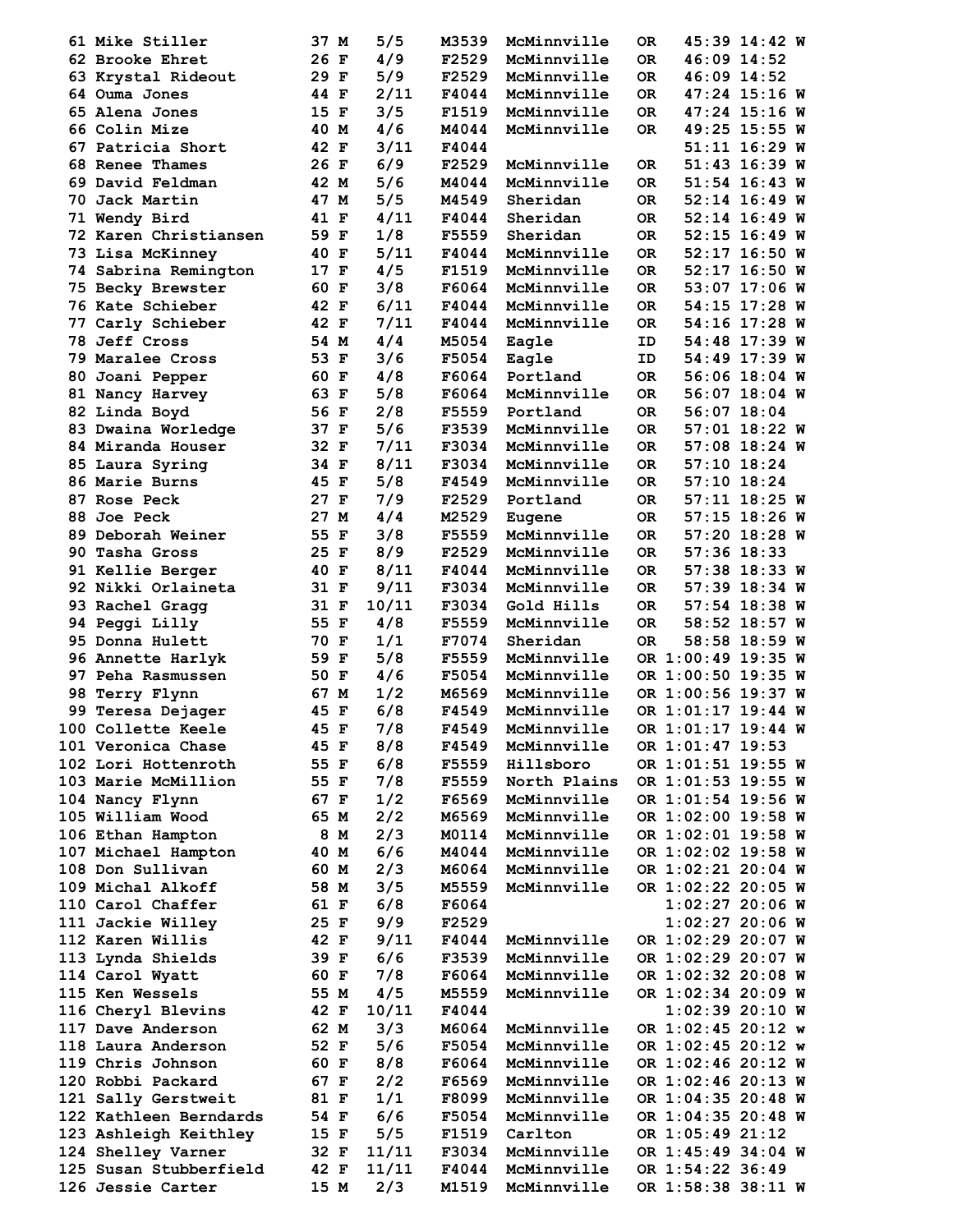| 127 Thomas Carter   | $15 M$ $3/3$ |     |                   | M1519 McMinnville OR 1:58:39 38:12 W |
|---------------------|--------------|-----|-------------------|--------------------------------------|
| 128 Jonathan Carter | 9 M 3/3      |     | M0114 McMinnville | OR 1:58:41 38:12 W                   |
| 129 Stewart Carter  | 55 M         | 5/5 | M5559 McMinnville | OR 1:58:44 38:13 W                   |
| 130 Kathie Carter   | 55 F 8/8     |     | F5559 McMinnville | OR 1:58:52 38:16 W                   |

#### **5K Awards List**

|                     |                                       | FEMALE OVERALL RESULTS   |                |                         |                  |                |                  |                                |                |
|---------------------|---------------------------------------|--------------------------|----------------|-------------------------|------------------|----------------|------------------|--------------------------------|----------------|
|                     | 1 Theresa Kollars                     | 49 Salem                 |                |                         | OR DO            | $21:29$ 6:55   |                  |                                |                |
|                     | 2 Sophie Corr                         | <b>19 McMinnville</b>    |                |                         | OR               | $26:33$ $8:33$ |                  |                                |                |
|                     | 3 Laura Sibley                        | 22 McMinnville           |                |                         | OR               | $27:16$ 8:47   |                  |                                |                |
|                     |                                       | MALE OVERALL RESULTS     |                |                         |                  |                |                  |                                |                |
|                     | 1 Steve Kollars                       | 50 Salem                 |                |                         | OR .             | $18:57$ $6:06$ |                  |                                |                |
|                     | 2 Moon Mullius                        | 48 Portland              |                |                         | OR.              | 20:00          | 6:27             |                                |                |
|                     | 3 Michael Broughton                   | <b>18 McMinnville</b>    |                |                         | OR.              | 20:19          | 6:33             |                                |                |
|                     |                                       | <b>MALE AGE GROUP:</b>   |                |                         | $1 - 10$         |                |                  |                                |                |
| 1                   | 17 Nicholas Cleveland-St 5            |                          |                |                         | 10 McMinnville   |                | <b>OR</b>        | 27:22                          | 8:49           |
| 2                   | 51 Ethan Hampton                      |                          |                |                         | 5 8 McMinnville  |                |                  | OR 1:02:01 19:58               |                |
| 3                   | 160 Jonathan Carter                   |                          |                |                         | 5 9 McMinnville  |                |                  | OR 1:58:41 38:12               |                |
|                     |                                       | <b>FEMALE AGE GROUP:</b> |                |                         | $1 - 10$         |                |                  |                                |                |
| 1                   | 103 Hannah Siepmann                   |                          |                |                         | 5 10 McMinnville |                | 0R               | $37:10$ 11:58                  |                |
|                     |                                       | <b>FEMALE AGE GROUP:</b> |                |                         | $11 - 14$        |                |                  |                                |                |
| 1                   | 213 Ashley Kniola                     |                          |                |                         | 5 13 McMinnville |                | OR DR            | 29:42                          | 9:34           |
| $\overline{2}$      | 236 Whitney Rich                      |                          |                |                         | 5 11 McMinnville |                | OR DR            | $35:19$ $11:23$                |                |
| 3                   | 68 Dustin Keithley                    |                          |                | 5 14 Carlton            |                  |                | OR               | $36:03$ 11:37                  |                |
|                     |                                       | MALE AGE GROUP:          |                |                         | $15 - 19$        |                |                  |                                |                |
| 1                   | 216 Michael Broughton                 |                          |                |                         | 5 18 McMinnville |                | OR DR            | $20:19$ 6:33                   |                |
| $\overline{2}$      | 158 Jessie Carter                     |                          |                |                         | 5 15 McMinnville |                |                  | OR 1:58:38 38:11               |                |
| 3                   | 159 Thomas Carter                     |                          |                |                         | 5 15 McMinnville |                |                  | OR 1:58:39 38:12               |                |
|                     |                                       | FEMALE AGE GROUP:        |                |                         | $15 - 19$        |                |                  |                                |                |
| 1                   | 260 Sophie Corr                       |                          |                |                         | 5 19 McMinnville |                | OR               | $26:33$ $8:33$                 |                |
| $\overline{2}$      | 33 Becky Fendall                      |                          |                |                         | 5 17 Grand Ronde |                | OR               |                                | $28:36$ $9:13$ |
| 3                   | 167 Alena Jones                       |                          |                |                         | 5 15 McMinnville |                | OR               | $47:24$ $15:16$                |                |
|                     |                                       | MALE AGE GROUP:          |                |                         | 20 - 24          |                |                  |                                |                |
| 1                   | 39 Ryan Fricke                        |                          |                |                         | 5 23 McMinnville |                | OR               |                                | $21:36$ $6:58$ |
| $\overline{2}$      | 89 Ryan Pettit                        |                          | $5 -$          |                         | 23 Tillamook     |                | OR .             | 29:15                          | 9:25           |
|                     |                                       | FEMALE AGE GROUP:        |                |                         | $20 - 24$        |                |                  |                                |                |
| 1                   | 101 Laura Sibley                      |                          | 5 <sub>1</sub> |                         | 22 McMinnville   |                | OR.              |                                | $27:16$ 8:47   |
| 2                   | 173 Kristine Danielson                |                          | 5.             |                         | 24 McMinnville   |                | 0R               |                                | 41:55 13:30    |
| 3                   | 99 Lisa Shepard                       |                          | 5.             |                         | 23 McMinnville   |                | 0R               |                                | 43:27 13:59    |
|                     |                                       | MALE AGE GROUP: 25 - 29  |                |                         |                  |                |                  |                                |                |
| 1                   | 246 Nathan Muti                       |                          | 5              |                         | 29 McMinnville   |                | OR               |                                | $22:54$ 7:23   |
| $\overline{2}$      | 165 Cory Eklund                       |                          |                |                         | 5 26 McMinnville |                | OR               | 24:12                          | 7:48           |
| 3                   | 249 Brian Bixler                      |                          | 5.             |                         | 26 McMinnville   |                | OR               |                                | 41:47 13:27    |
|                     |                                       | FEMALE AGE GROUP:        |                |                         | $25 - 29$        |                |                  |                                |                |
| 1                   | 1 Katie Arnold                        |                          | 5              | 25 Newberg              |                  |                | OR               | $33:14$ 10:42                  |                |
| $\overline{2}$      | 256 Heather Bickel                    |                          | 5              |                         | 28 McMinnville   |                | OR               | $33:15$ $10:42$                |                |
| 3                   | 242 Karen Haugeberg                   |                          | 5              |                         | 26 McMinnville   |                | OR               | 44:00 14:10                    |                |
|                     |                                       | MALE AGE GROUP:          |                |                         | $30 - 34$        |                |                  |                                |                |
| 1                   | 109 John Syring                       |                          | $5 -$          |                         | 34 McMinnville   |                | OR               | 23:57                          | 7:43           |
| $\overline{2}$      | 20 Michael Crabtree                   |                          | 5.             |                         | 32 McMinnville   |                | OR .             | 25:36                          | 8:15           |
|                     |                                       | <b>FEMALE AGE GROUP:</b> |                |                         | $30 - 34$        |                |                  |                                |                |
| 1<br>$\overline{2}$ | 122 Cristy Witney<br>40 Laura Gifford |                          | 5.<br>5.       | 34 Albany<br>30 Newberg |                  |                | OR.<br><b>OR</b> | $32:35$ $10:30$<br>33:09 10:40 |                |
|                     |                                       |                          |                |                         |                  |                |                  |                                |                |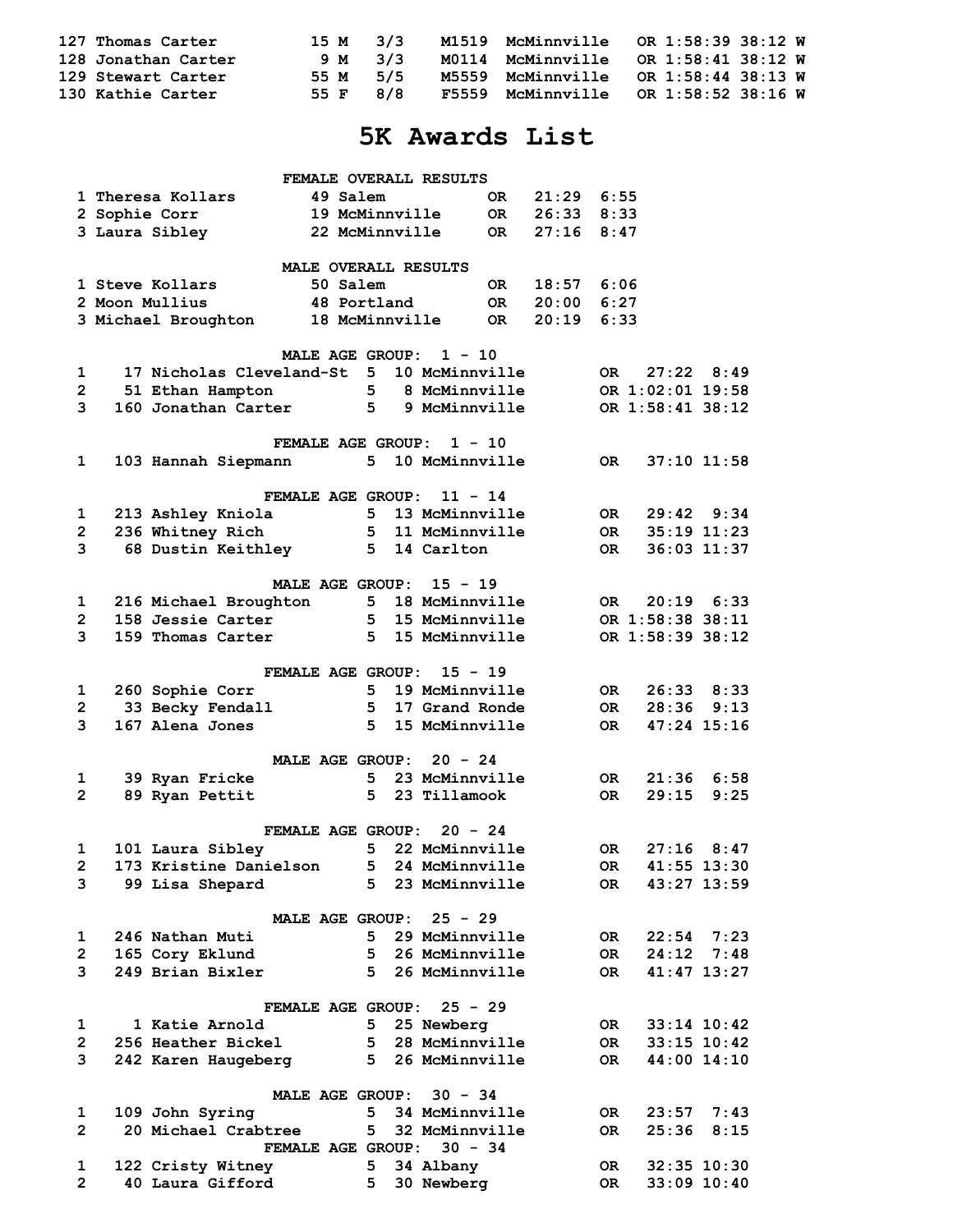| 3              | 14 Amy Buehler                      | 5     |    | 31 Portland                              | OR.       |                  | $33:09$ 10:40   |
|----------------|-------------------------------------|-------|----|------------------------------------------|-----------|------------------|-----------------|
|                | <b>MALE AGE GROUP:</b>              |       |    | $35 - 39$                                |           |                  |                 |
| 1              | 123 Joshua Witney                   | 5     |    | 35 Albany                                | OR.       | 20:48            | 6:42            |
| $\overline{2}$ | 191 Cully Desmond                   |       |    | 5 39 McMinnville                         | <b>OR</b> | 24:19            | 7:50            |
| 3              | 69 Bradford Knights                 |       |    | 5 39 Peoria                              | AZ        | 24:37            | 7:56            |
|                |                                     |       |    |                                          |           |                  |                 |
|                | <b>FEMALE AGE GROUP:</b>            |       |    | $35 - 39$                                |           |                  |                 |
| 1              | 93 Julia Sargent                    | 5     |    | 38 McMinnville                           | OR .      | $29:30$ $9:30$   |                 |
| $\overline{2}$ | 215 Tara Rich                       |       |    | 5 37 McMinnville                         | OR        | $35:20$ 11:23    |                 |
| 3              | 172 Courtney Meuchel                |       |    | 5 37 Salem                               | OR        | 45:14 14:34      |                 |
|                | MALE AGE GROUP:                     |       |    | $40 - 44$                                |           |                  |                 |
| 1              | 208 Damon Heer                      | 5     |    | 42 Aloha                                 | OR        |                  | $20:47$ 6:42    |
| $\overline{2}$ | 31 David Faxon                      | $5 -$ |    | 40 McMinnville                           | OR        | 23:51            | 7:41            |
| 3              | 113 Rod Trammel                     | 5     |    | 40 Willamina                             | OR        |                  | $31:22$ $10:06$ |
|                | <b>FEMALE AGE GROUP:</b>            |       |    | $40 - 44$                                |           |                  |                 |
| 1              | 150 Lora Calligan                   |       |    | 5 44 McMinnville                         | OR        |                  | $36:15$ $11:40$ |
| $\overline{2}$ | 168 Ouma Jones                      |       |    | 5 44 McMinnville                         | <b>OR</b> |                  | $47:24$ 15:16   |
|                |                                     |       |    |                                          |           |                  |                 |
| 3              | 248 Patricia Short                  | $5 -$ | 42 |                                          |           |                  | $51:11$ $16:29$ |
|                | MALE AGE GROUP:                     |       |    | $45 - 49$                                |           |                  |                 |
| 1              | 233 Moon Mullius                    |       |    | 5 48 Portland                            | OR.       | 20:00            | 6:27            |
| $\mathbf{2}$   | $198S$ Goss                         |       |    | 5 47 Corvallis                           | 0R        | 24:48            | 7:59            |
| 3              | 92 Jeff Sargent                     |       |    | 5 47 McMinnville                         | OR.       | 29:31            | 9:30            |
|                | <b>FEMALE AGE GROUP:</b>            |       |    | $45 - 49$                                |           |                  |                 |
| 1              | 183 Theresa Kollars                 |       |    | 5 49 Salem                               | OR .      | $21:29$ 6:55     |                 |
| $\overline{2}$ | 217 Susie Grant                     |       |    | 5 45 McMinnville                         | OR        |                  | $32:25$ $10:26$ |
| 3              | 257 Holly Burch                     | $5 -$ |    | 46 McMinnville                           | OR        | $41:06$ 13:14    |                 |
|                |                                     |       |    |                                          |           |                  |                 |
|                | MALE AGE GROUP:                     |       |    | $50 - 54$                                |           |                  |                 |
| 1              | 182 Steve Kollars                   | $5 -$ |    | 50 Salem                                 | OR        | 18:57            | 6:06            |
| $\overline{2}$ | 225 Bill Johns                      |       |    | 5 52 Salem                               | OR        | 28:36            | 9:13            |
| 3              | 108 Petty Stuckey                   | 5     |    | 50 Tigard                                | OR        | 28:47            | 9:16            |
|                | <b>FEMALE AGE GROUP:</b>            |       |    | $50 - 54$                                |           |                  |                 |
| 1              | 161 Nancy Hart                      | 5     |    | 50 McMinnville                           | OR.       | $33:14$ $10:42$  |                 |
| $\overline{2}$ | 204 Ann Norman                      | 5     | 54 |                                          |           |                  | 35:48 11:32     |
| 3              | 23 Maralee Cross                    |       |    | 5 53 Eagle                               | ID        |                  | 54:49 17:39     |
|                |                                     |       |    | MALE AGE GROUP: 55 - 59                  |           |                  |                 |
| 1              | 206 Dan Stuckey                     |       |    | 5 58 Tigard                              |           | OR 32:07 10:21   |                 |
| $\overline{2}$ | 258 Steve Burch                     |       |    | 5 56 McMinnville                         |           | OR 41:07 13:14   |                 |
| 3              | 170 Michal Alkoff                   |       |    | 5 58 McMinnville                         |           | OR 1:02:22 20:05 |                 |
|                |                                     |       |    |                                          |           |                  |                 |
|                |                                     |       |    | FEMALE AGE GROUP: 55 - 59                |           |                  |                 |
| 1              | 16 Karen Christiansen 5 59 Sheridan |       |    |                                          |           | OR 52:15 16:49   |                 |
| $\overline{2}$ | 9 Linda Boyd 5 56 Portland          |       |    |                                          |           | OR 56:07 18:04   |                 |
| 3              | 118 Deborah Weiner 5 55 McMinnville |       |    |                                          | <b>OR</b> | $57:20$ 18:28    |                 |
|                |                                     |       |    | MALE AGE GROUP: 60 - 64                  |           |                  |                 |
| 1              | 203 Jeff Norman                     |       |    | <b>5</b> 60 Bellevue<br>5 60 McMinnville | WA        |                  | $31:49$ $10:15$ |
| $\overline{2}$ | 268 Don Sullivan                    |       |    |                                          |           | OR 1:02:21 20:04 |                 |
| 3              | 192 Dave Anderson                   |       |    | 5 62 McMinnville                         |           | OR 1:02:45 20:12 |                 |
|                | <b>FEMALE AGE GROUP:</b>            |       |    | $60 - 64$                                |           |                  |                 |
| 1              | 211 Gk Griffith                     | $5 -$ |    | 60 McMinnville                           | OR DR     |                  | $31:36$ $10:11$ |
| 2              | $5\quad 64$<br>207 Nancy Payne      |       |    |                                          |           | 42:20 13:38      |                 |
| 3              | 10 Becky Brewster 5 60 McMinnville  |       |    |                                          |           |                  | 53:07 17:06     |
|                |                                     |       |    |                                          | OR DR     |                  |                 |
|                |                                     |       |    | MALE AGE GROUP: 65 - 69                  |           |                  |                 |
| 1              | 37 Terry Flynn                      |       |    | 5 67 McMinnville                         |           | OR 1:00:56 19:37 |                 |
| $\overline{2}$ | 124 William Wood                    | 5     |    | <b>65 McMinnville</b>                    |           | OR 1:02:00 19:58 |                 |
|                |                                     |       |    |                                          |           |                  |                 |